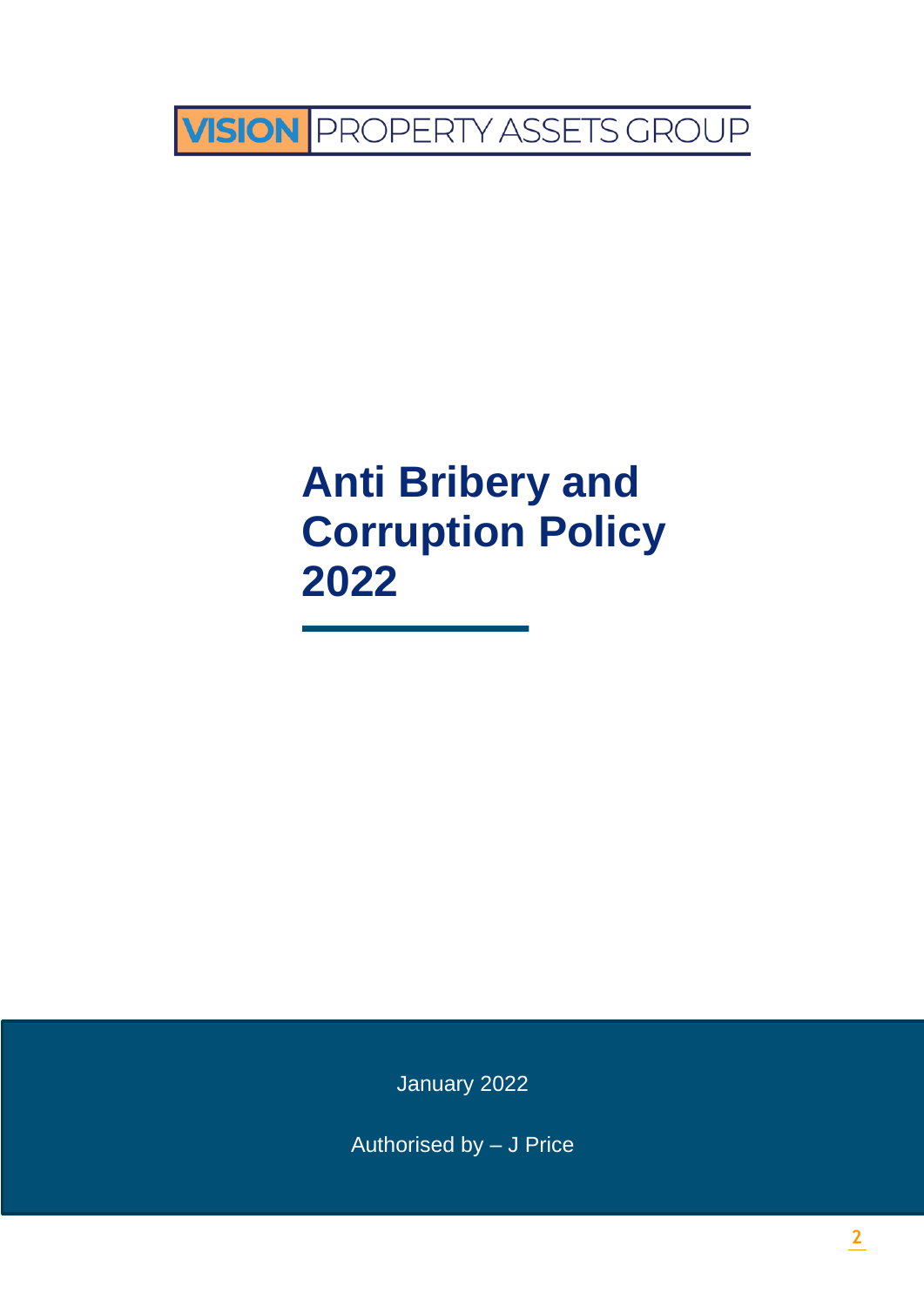# **Organisational responsibility**

# **1) What does your policy cover?**

1.1 This anti-bribery policy exists to set out the responsibilities of VPAG Ltd and those who work for us in regards to observing and upholding our zero-tolerance position on bribery and corruption.

1.2 It also exists to act as a source of information and guidance for those working for VPAG Ltd It helps them recognise and deal with bribery and corruption issues, as well as understand their responsibilities.

# **2) Policy statement**

2.1 VPAG Ltd is committed to conducting business ethically and honestly and is committed to implementing and enforcing systems that ensure bribery is prevented. VAG Ltd has zero tolerance for bribery and corrupt activities. We are committed to acting professionally, fairly, and with integrity in all business dealings and relationships, wherever in the country we operate.

2.2 VPAG Ltd will constantly uphold all laws relating to anti-bribery and corruption in all the jurisdictions in which we operate. We are bound by the laws of the UK, including the Bribery Act 2010, in regards to our conduct both at home and abroad.

2.3 VPAG Ltd recognises that bribery and corruption are punishable by up to ten years of imprisonment and a fine. If our company is discovered to have taken part in corrupt activities, we may be subjected to an unlimited fine, be excluded from tendering for public contracts, and face serious damage to our reputation. It is with this in mind that we commit to preventing bribery and corruption in our business and take our legal responsibilities seriously.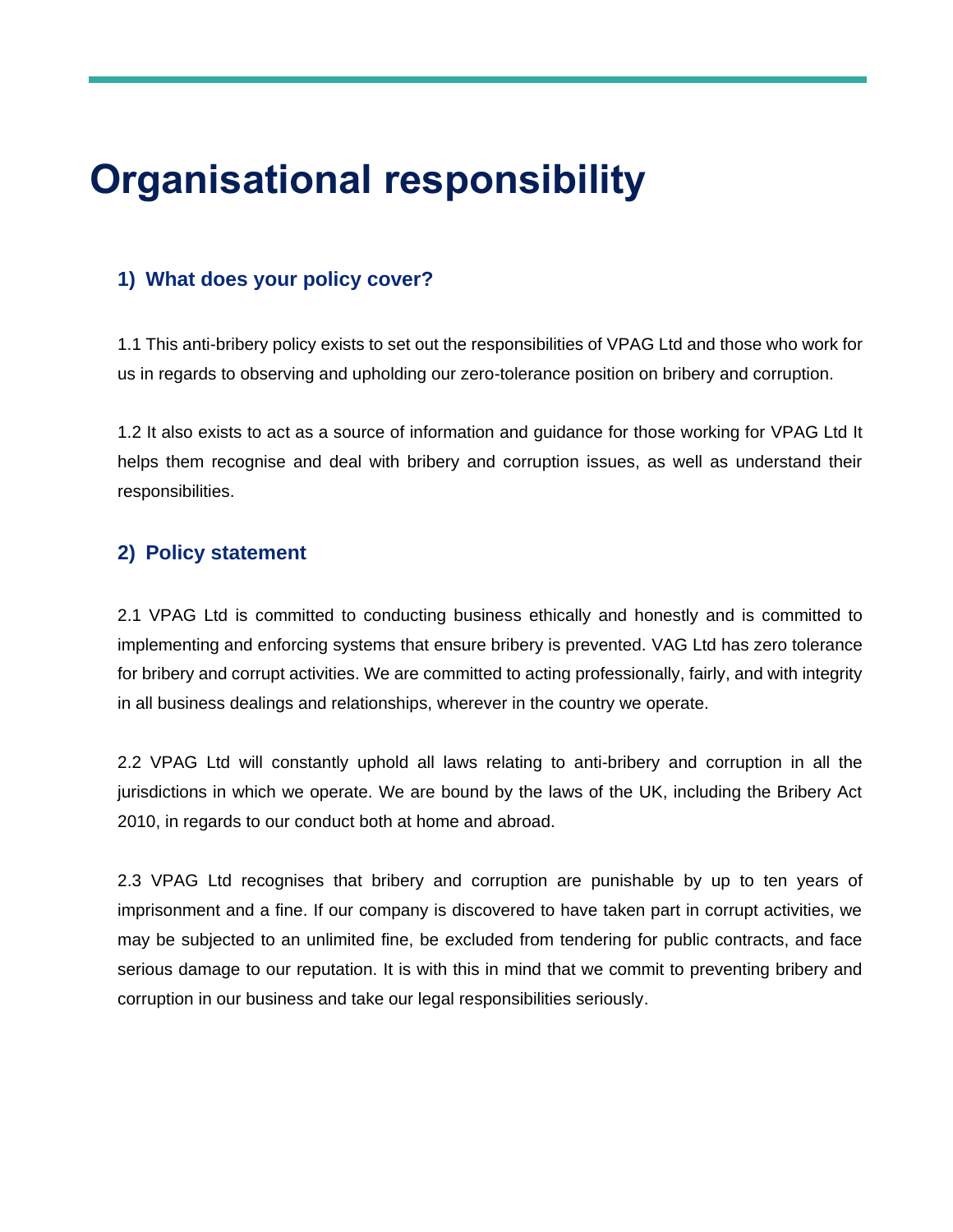#### **3) Who is covered by the policy?**

3.1 This anti-bribery policy applies to all employees (whether temporary, fixed-term, or permanent), consultants, contractors, trainees, seconded staff, home workers, casual workers, agency staff, volunteers, interns, agents, sponsors, or any other person or persons associated with us (including third parties), or any of our subsidiaries or their employees, no matter where they are located (within or outside of the UK). The policy also applies to Officers, Trustees, Board, and/or Committee members at any level.

**3**.2 In the context of this policy, a third-party refers to any individual or organisation our company meets and works with. It refers to actual and potential clients, customers, suppliers, distributors, business contacts, agents, advisers, and government and public bodies – this includes their advisors, representatives and officials, politicians, and public parties.

3.3 Any arrangements our company makes with a third party is subject to clear contractual terms, including specific provisions that require the third party to comply with the minimum

# **4) Definition of bribery**

4.1 Bribery refers to the act of offering, giving, promising, asking, agreeing, receiving, accepting, or soliciting something of value or advantage so to induce or influence an action or decision.

4.2 A bribe refers to any inducement, reward, or object/item of value offered to another individual in order to gain commercial, contractual, regulatory, or personal advantage.

4.3 Bribery is not limited to the act of offering a bribe. If an individual is on the receiving end of a bribe and they accept it, they are also breaking the law.

4.4 Bribery is illegal. Employees must not engage in any form of bribery, whether it be directly, passively (as described above), or through a third party (such as an agent or distributor). They must not bribe a foreign public official anywhere in the world. They must not accept bribes to any degree and if they are uncertain about whether something is a bribe or a gift or act of hospitality, they must seek further advice from the company's compliance manager.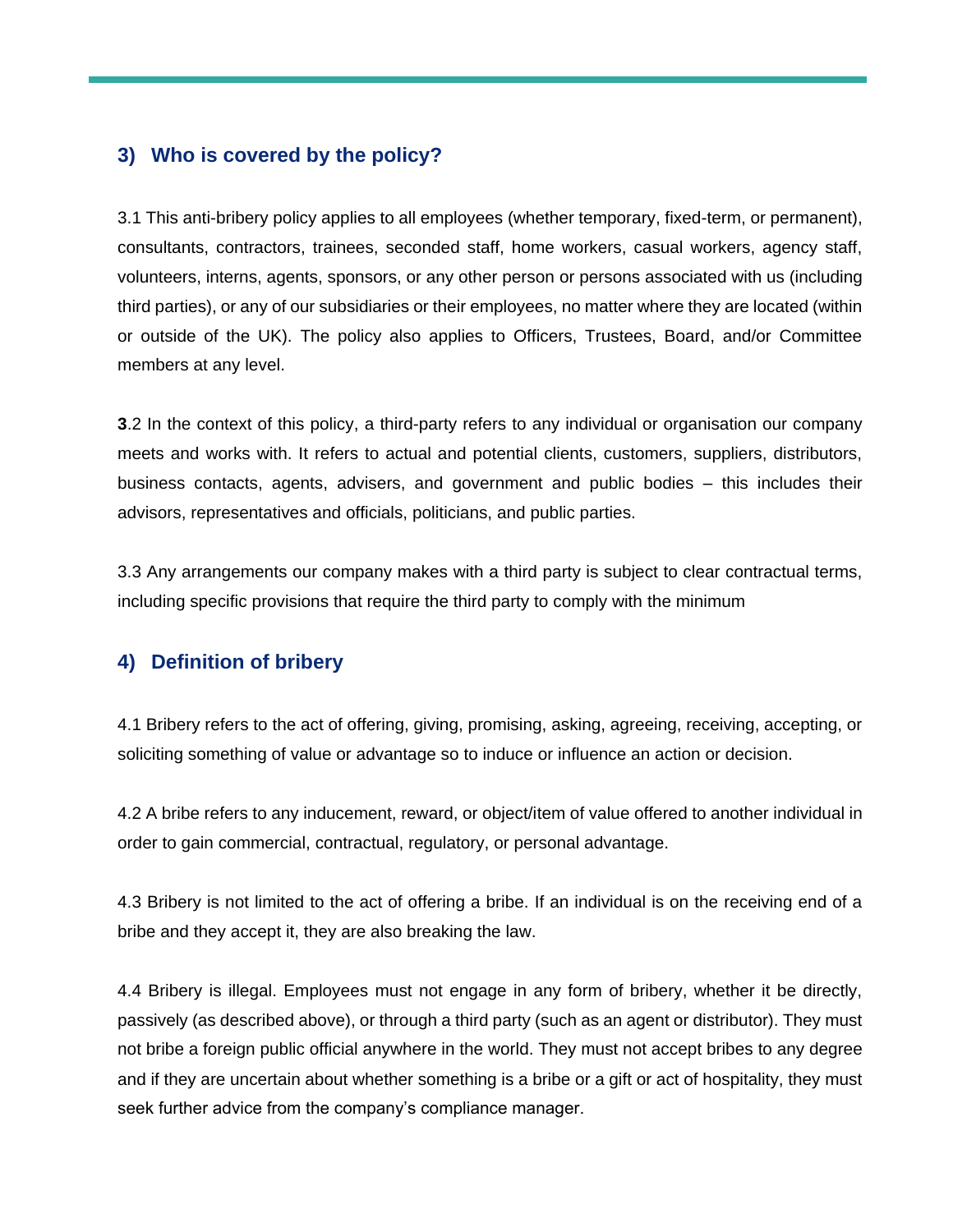# **5) What is and what is NOT acceptable**

5.1 This section of the policy refers to 4 areas:

- Gifts and hospitality.
- Facilitation payments.
- Political contributions.
- Charitable contributions.

#### **5.2 Gifts and hospitality**

VPAG Ltd accepts normal and appropriate gestures of hospitality and goodwill (whether given to/received from third parties) so long as the giving or receiving of gifts meets the following requirements:

- a) It is not made with the intention of influencing the party to whom it is being given, to obtain or reward the retention of a business or a business advantage, or as an explicit or implicit exchange for favours or benefits.
- b) It is not made with the suggestion that a return favour is expected.
- c) It complies with local law.
- d) It is given in the name of the company, not in an individual's name.
- e) It does not include cash or a cash equivalent (e.g. a voucher or gift certificate).
- f) It is appropriate for the circumstances (e.g. giving small gifts around Christmas or as a small thank you to a company for helping with a large project upon completion).
- g) It is of an appropriate type and value and given at an appropriate time, taking into account the reason for the gift.
- h) It is given/received openly, not secretly.
- i) It is not selectively given to a key, influential person, clearly with the intention of directly influencing them.
- j) It is not above a certain excessive value, as pre-determined by the company's compliance manager (usually in excess of £100).
- k) It is not offered to, or accepted from, a government official or representative or politician or political party, without the prior approval of the company's compliance manager.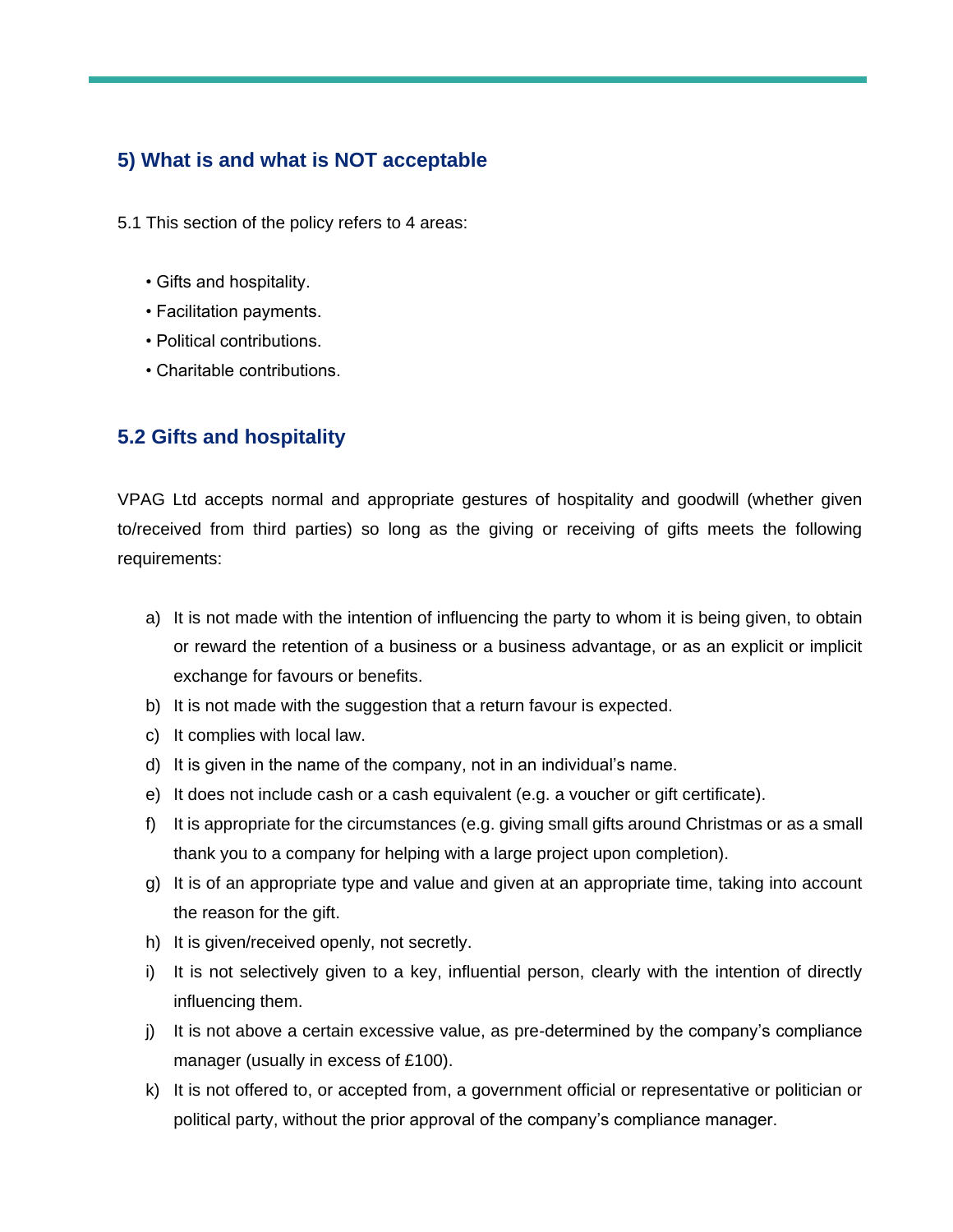5.3 Where it is inappropriate to decline the offer of a gift (i.e. when meeting with an individual of a certain religion/culture who may take offence), the gift may be accepted so long as it is declared to the compliance manager, who will assess the circumstances.

5.4 VPAG Ltd recognises that the practice of giving and receiving business gifts varies between countries, regions, cultures, and religions, so definitions of what is acceptable and not acceptable will inevitably differ for each.

5.5 As good practice, gifts given and received should always be disclosed to the compliance manager. Gifts from suppliers should always be disclosed.

5.6 The intention behind a gift being given/received should always be considered. If there is any uncertainty, the advice of the compliance manager should be sought.

5.7 Facilitation Payments and Kickbacks VPAG Ltd does not accept and will not make any form of facilitation payments of any nature. We recognise that facilitation payments are a form of bribery that involves expediting or facilitating the performance of a public official for a routine governmental action. We recognise that they tend to be made by low-level officials with the intention of securing or speeding up the performance of a certain duty or action.

5.8 VPAG Ltd does not allow kickbacks to be made or accepted. We recognise that kickbacks are typically made in exchange for a business favour or advantage.

5.9 VPAG Ltd recognises that, despite our strict policy on facilitation payments and kickbacks, employees may face a situation where avoiding a facilitation payment or kickback may put their/their family's personal security at risk. Under these circumstances, the following steps must be taken:

- a) Keep any amount to the minimum.
- b) Ask for a receipt, detailing the amount and reason for the payment.
- c) create a record concerning the payment.
- d) Report this incident to your line manager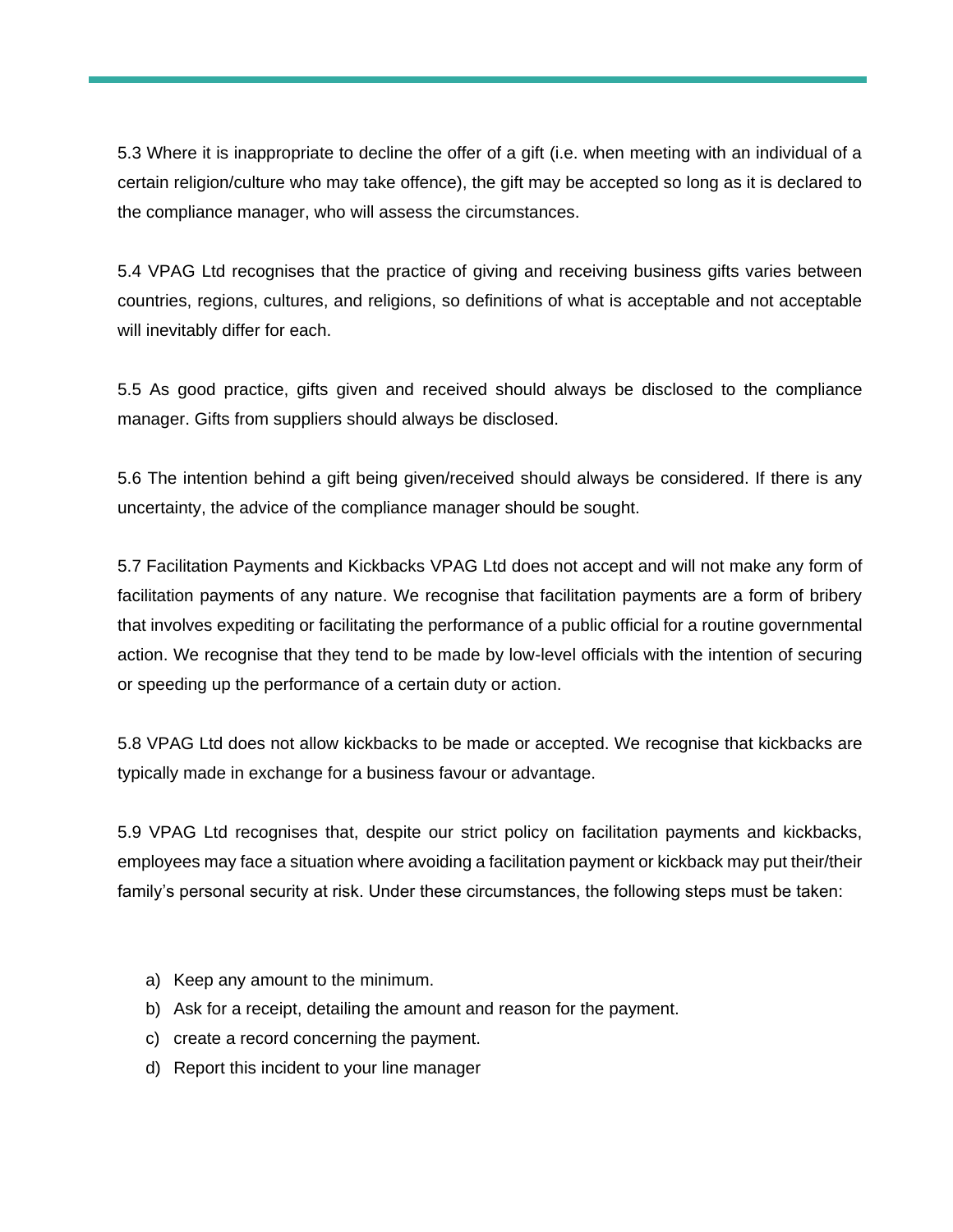#### **5.10 Political Contributions**

VPAG Ltd will not make donations, whether in cash, kind, or by any other means, to support any political parties or candidates. We recognise this may be perceived as an attempt to gain an improper business advantage.

# **5.11 Charitable Contributions**

VPAG Ltd accepts (and indeed encourages) the act of donating to charities – whether through services, knowledge, time, or direct financial contributions (cash or otherwise) – and agrees to disclose all charitable contributions it makes.

5.12 Employees must be careful to ensure that charitable contributions are not used to facilitate and conceal acts of bribery.

5.13 We will ensure that all charitable donations made are legal and ethical under local laws and practices and that donations are not offered/made without the approval of the compliance manager.

#### **6) Employee Responsibilities**

6.1 As an employee of VPAG Ltd you must ensure that you read, understand, and comply with the information contained within this policy, and with any training or other anti-bribery and corruption information you are given.

6.2 All employees and those under our control are equally responsible for the prevention, detection, and reporting of bribery and other forms of corruption. They are required to avoid any activities that could lead to, or imply, a breach of this anti-bribery policy.

6.3 If you have reason to believe or suspect that an instance of bribery or corruption has occurred or will occur in the future that breaches this policy, you must notify the compliance manager.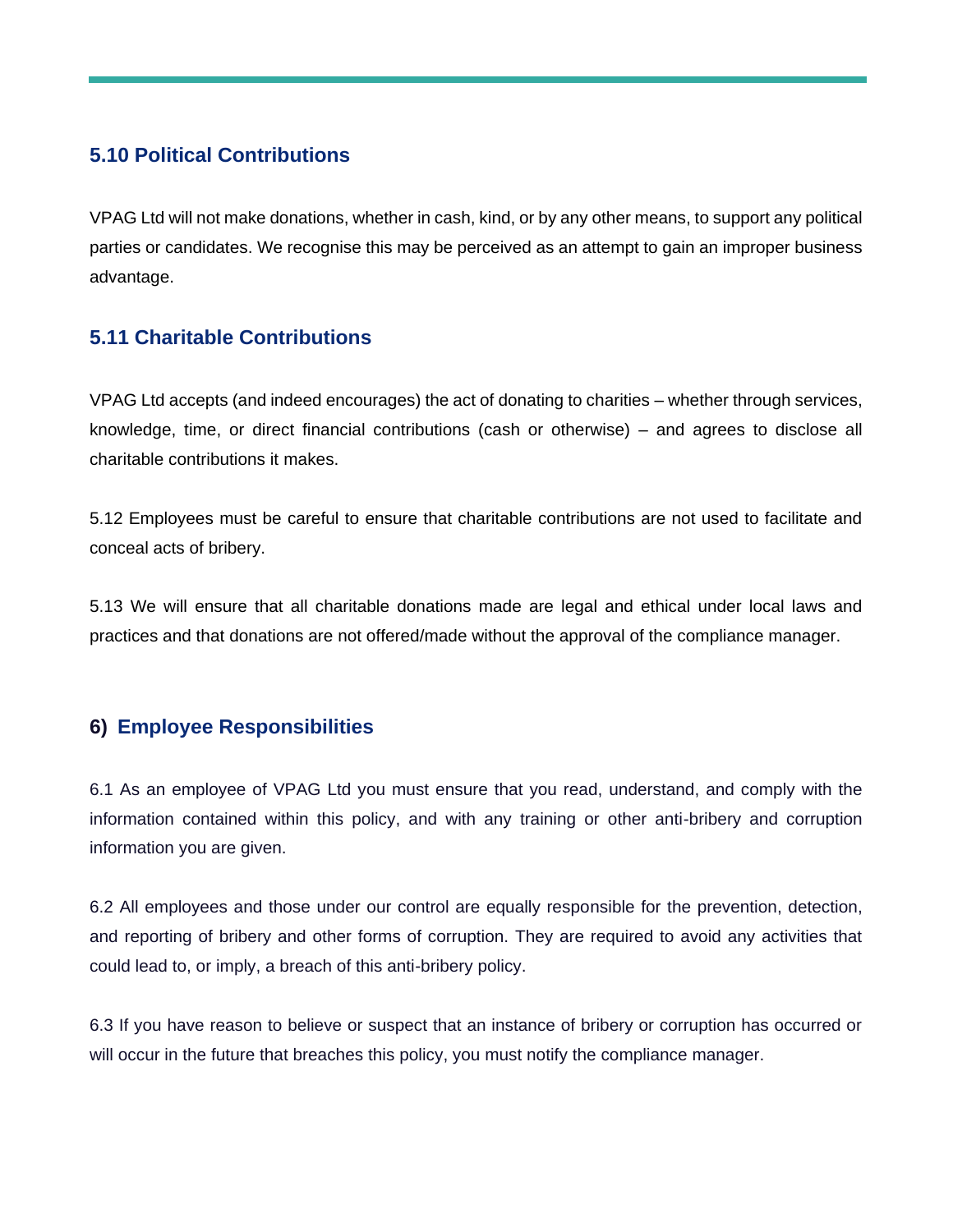6.4 If any employee breaches this policy, they will face disciplinary action and could face dismissal for gross misconduct. A Managing Director has the right to terminate a contractual relationship with an employee if they breach this anti-bribery policy.

#### **7) What happens if I need to raise a concern?**

- 7.1 This section of the policy covers 3 areas:
	- a. How to raise a concern.
	- b. What to do if you are a victim of bribery or corruption.
	- c. Protection.

#### **7.2 How to raise a concern**

If you suspect that there is an instance of bribery or corrupt activities occurring in relation to VPAG Ltd, you are encouraged to raise your concerns at as early a stage as possible. If you're uncertain about whether a certain action or behaviour can be considered bribery or corruption, you should speak to your line manager, the compliance manager, the director, or the Head of Governance and Legal.

7.3 VPAG Ltd will familiarise all employees with its whistleblowing procedures so employees can vocalise their concerns swiftly and confidentially.

#### **7.4 What to do if you are a victim of bribery or corruption**

You must tell your compliance manager as soon as possible if you are offered a bribe by anyone if you are asked to make one if you suspect that you may be bribed or asked to make a bribe in the near future, or if you have reason to believe that you are a victim of another corrupt activity.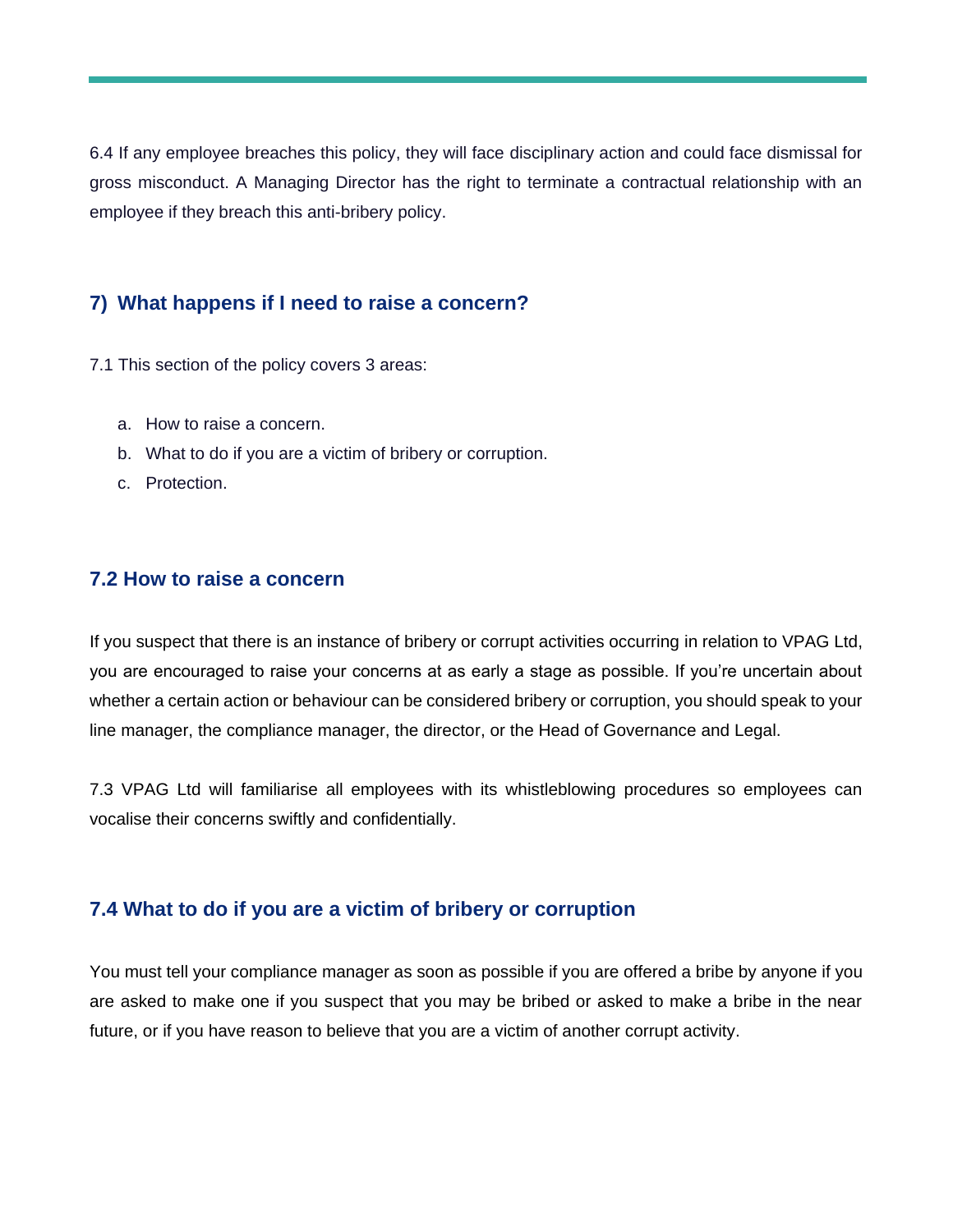#### **7.5 Protection**

If you refuse to accept or offer a bribe or you report a concern relating to potential act(s) of bribery or corruption, VPAG Ltd understands that you may feel worried about potential repercussions. VPAG Ltd will support anyone who raises concerns in good faith under this policy, even if investigation finds that they were mistaken.

7.6 VPAG Ltd will ensure that no one suffers any detrimental treatment as a result of refusing to accept or offer a bribe or other corrupt activities or because they reported a concern relating to potential act(s) of bribery or corruption.

7.7 Detrimental treatment refers to dismissal, disciplinary action, treats, or unfavourable treatment in relation to the concern the individual raised.

7.8 If you have reason to believe you've been subjected to unjust treatment as a result of a concern or refusal to accept a bribe, you should inform your line manager or the compliance manager immediately.

#### **8) Training and communication**

8.1 VPAG Ltd will provide training on this policy as part of the induction process for all new employees. Employees will also receive regular, relevant training on how to adhere to this policy, and will be asked annually to formally accept that they will comply with this policy.

8.2 VPAG Ltd's anti-bribery and corruption policy and zero-tolerance attitude will be clearly communicated to all suppliers, contractors, business partners, and any third7 parties at the outset of business relations, and as appropriate thereafter.

8.3 VPAG Ltd will provide relevant anti-bribery and corruption training to employees etc. where we feel their knowledge of how to comply with the Bribery Act needs to be enhanced. As good practice, all businesses should provide their employees with antibribery training where there is a potential risk of facing bribery or corruption during work activities.